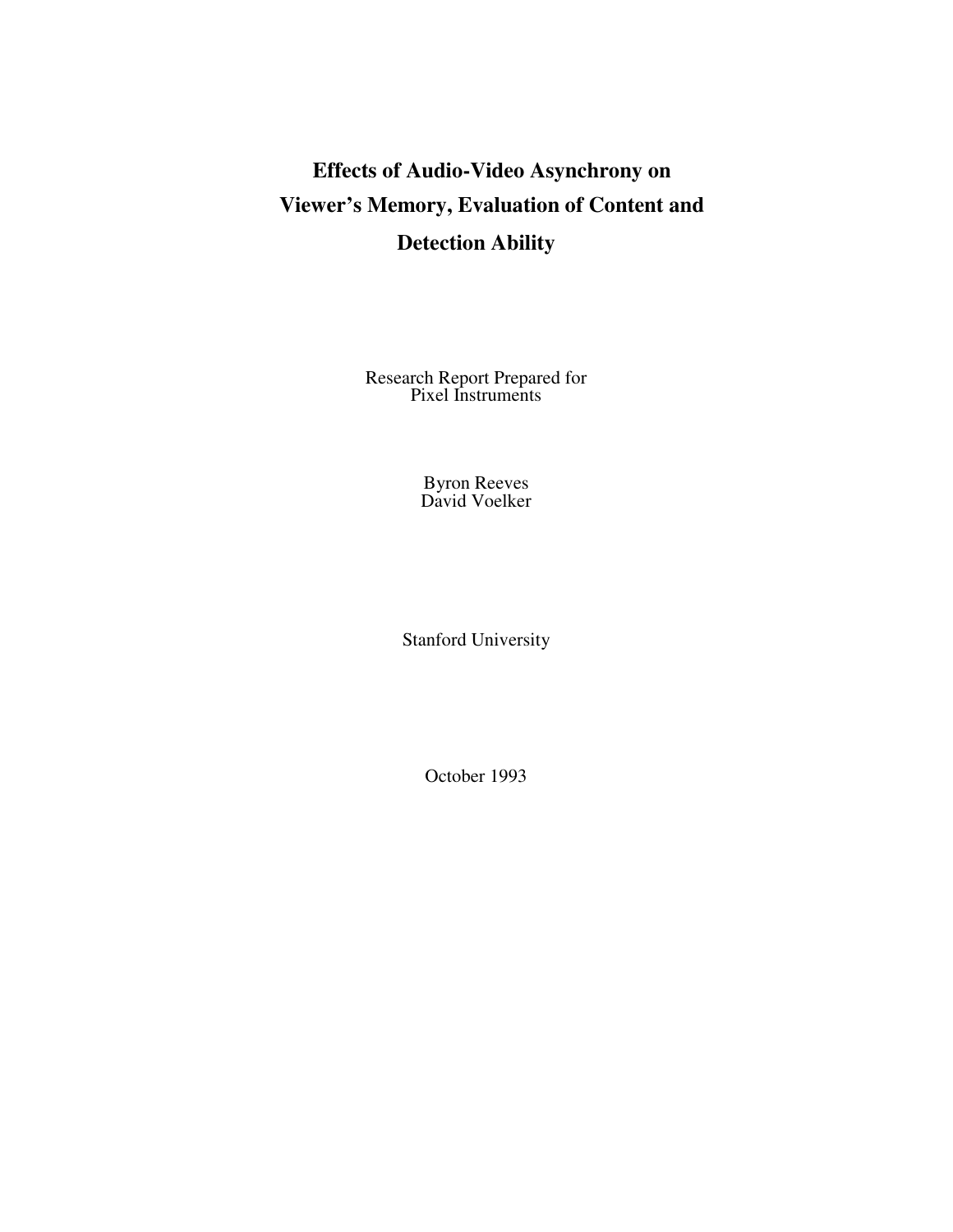# Effects of Audio-Video Asynchrony on Viewer's Memory, Evaluation of Content and Detection Ability

# **Research Questions:**

1. Does audio-video asynchrony change viewers' evaluation of television content, and memory for television content?

2. Can viewers detect audio-visual asynchrony in television programs?

# **Experimental Methods:**

1. *Laboratory experiment:* conducted at Stanford University.

2. *Procedure:* People viewed three different versions (no asynch, 2.5 fields asynch, 5 fields asynch) of six television segments. After each segment, viewers evaluated the speakers in the segments. After viewing all segments, viewers were tested for memory of the segments, and they were asked if they could detect synchronization problems in the segments.

3. *Subjects:* 18 adults between the ages of 19 and 45; half men, half women.

4. *Equipment:* All video material was shown to single viewers on a rear-projection screen using a 3/4 in Sony U-Matic with an Eiki video projector. Subjects were seated 7 feet from the screen and viewed a 24 inch high picture.

5. *Manipulation of audio-video synchronization:*

Version #1 -- Perfect audio-video synchronization Version #2 -- Audio preceded video by 2.5 video fields Version #3 -- Audio preceded video by 5 fields

6. *Description of stimuli:*

Message #1 -- Fitness Center ad (male and female announcers)

Message #2 -- Jewelry store ad *(male* announcer)

Message #3 -- News story about computers *(female* announcer)

Message #4 -- Ad for radio station (female announcer)

Message #5 -- News story with woman senator as featured speaker

Message #6 -- News story about federal budget (female newscaster)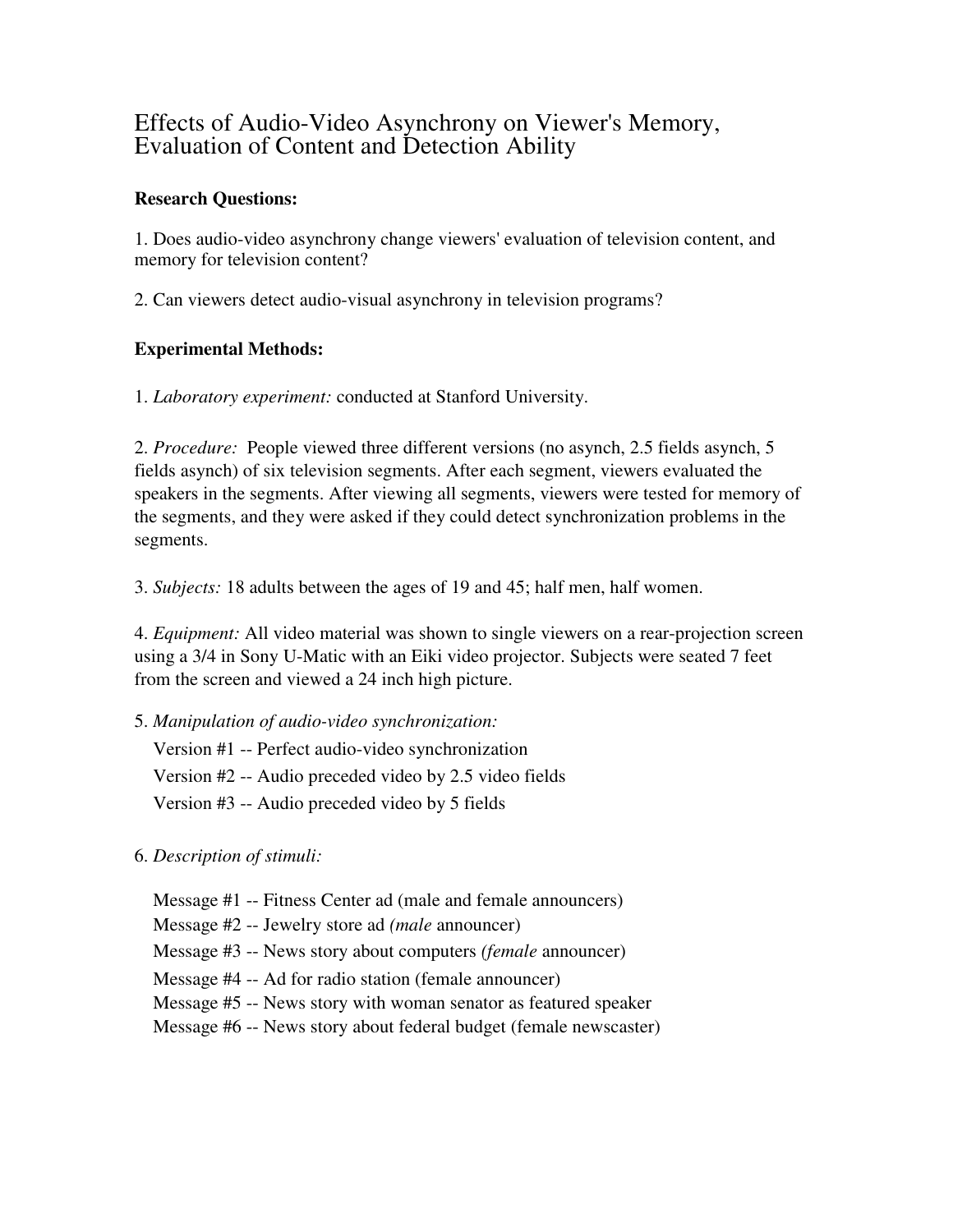#### *7. Measures of evaluation:*

Eight 8-point scales evaluating main speaker (see questionnaire):

| Effective       | Ineffective    |
|-----------------|----------------|
| Understandable  | Confusing      |
| Pleasant        | Unpleasant     |
| Influential     | Uninfluential  |
| <b>Bungling</b> | Skillful       |
| Aggravating     | Soothing       |
| Intelligible    | Unintelligible |
| Agitated        | Calm           |

Eight 8-point scales evaluating the overall presentation:

| Well produced | Poorly produced |
|---------------|-----------------|
| Unsuccessful  | Successful      |
| Fast          | Slow            |
| Likable       | Unlikable       |
| Unpersuasive  | Persuasive      |
| Rough         | Smooth          |
| Cast well     | Cast poorly     |
| Good          | Bad             |

All evaluation scales (with the exception of slow/fast) summed for overall positivenegative index.

#### 8. Measures of memory:

Three multiple-choice memory questions were asked for each of the six message segments. All memory questions (18) were then summed into an overall memory index for all information.

9. Measures of detection ability:

Two different types of questions asked viewers whether they noticed problems with audiovideo synchronization:

Question 1: "Do you have any comments about the segments that you just viewed?" (No mention of possible synchronization problems.)

Question 2: "Please indicate in which of the segments you thought that the timing between audio and video may have been off."

Viewers who mentioned synchronization problems voluntarily constituted a third level of detection.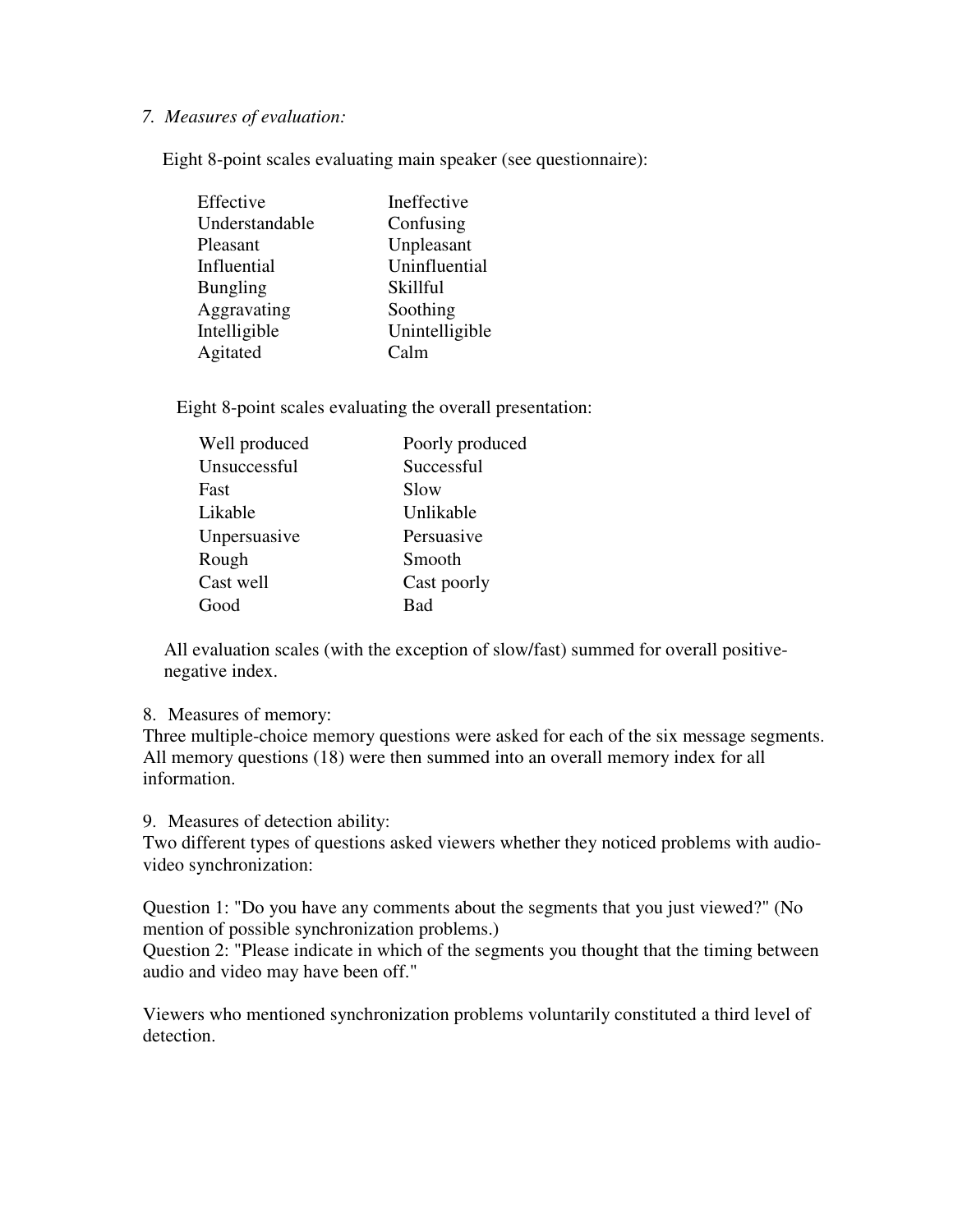# Summary of Results:

1. When audio precedes video by 5 video fields, viewers evaluate people on television more negatively (e.g. less interesting, more unpleasant, less influential, more agitated, less successful). This difference is not large, but it is statistically significant. (Figures 1 and 2)

2. Audio-video asynchrony has no effect on viewer's memory for audio information. (Figure 3)

3. Viewers can accurately tell when a television segment is in perfect synch, and when it is 5 fields out of synch. Viewers cannot accurately tell the same segments are 2.5 fields out of synch. (Figure 4)

4. Even though detection is low when asynchrony is moderate (2.5 fields), viewer evaluations are still affected.

# Implication results

1. *Audio - visual asynchrony does not inhibit memory for television material, its changes evaluations of television content.*

There are two competing theories about how audio-visual asynchrony could influence the psychological processing of television. One view is that asynchrony is confusing, and therefore *interferes with thoughtful processing* of information. This interference could then preclude the mental rehearsal and elaboration necessary to remember material; hence, asynchrony causes poor memory.

A second view is that asynchrony is *unconsciously disturbing*. The experience of this disturbance (which is experienced as bad feelings) is then transferred to the primary content of the messages; hence, asynchrony causes negative evaluations of speakers and material with little or no conscious awareness of the effect.

The data in this experiment support the second theory. There were no effects of asynchrony on memory, and if anything memory was slightly better when the messages were maximally out of sync (perhaps because asynchrony attracts greater attention). But significant negative effects were found for the influence of asynchrony on evaluation of television segments and people in them.

Based on this experiment, the following could be said about the necessity of correcting synchronization errors: *The presence of audio-video asynchrony will cause material to be negatively evaluated and remembered well - perhaps the worst commercial outcome of a persuasive message.*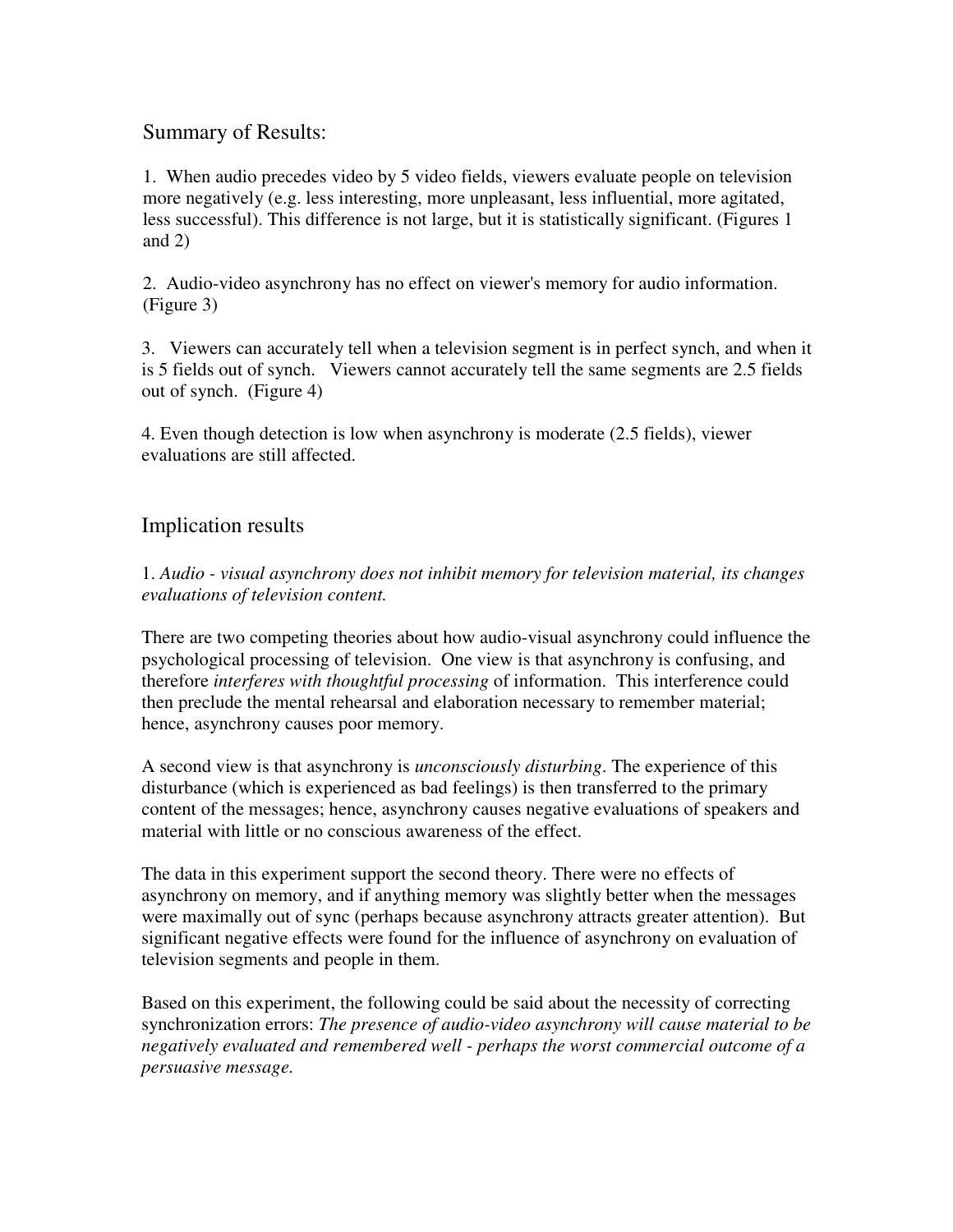*2. Awareness of audio-video asynchrony is not necessary for synchronization problems to have psychological effect.*

Half of the subjects could identify the synch problems and half could not, yet both groups were affected by the problem. Therefore, an appropriate criterion for judging the need for asynch correction is *not* the subjective awareness of average viewers or even technicians. Rather, the correction is justified because of this experiment which was able to demonstrate effects that viewers were unable to define or discuss.

*3. The magnitude of the effect of audio-video asynchrony is statistically small but quite large to the cost of correction.*

The size of differences in the experiment were small. Even though differences were not due to chance, the differences only accounted for small amount of the variation in evaluation of television content. So it's only fair to say that many other characteristics of television content, and methods of presenting content are more important than the degree of synchronization studied in this experiment.

However, *the size of the synchronization effect is certainly large to the dollar cost of correcting the problem*. There are not many points in the post-production of television where significant negative effects can be precluded with an easy and relatively cheap intervention.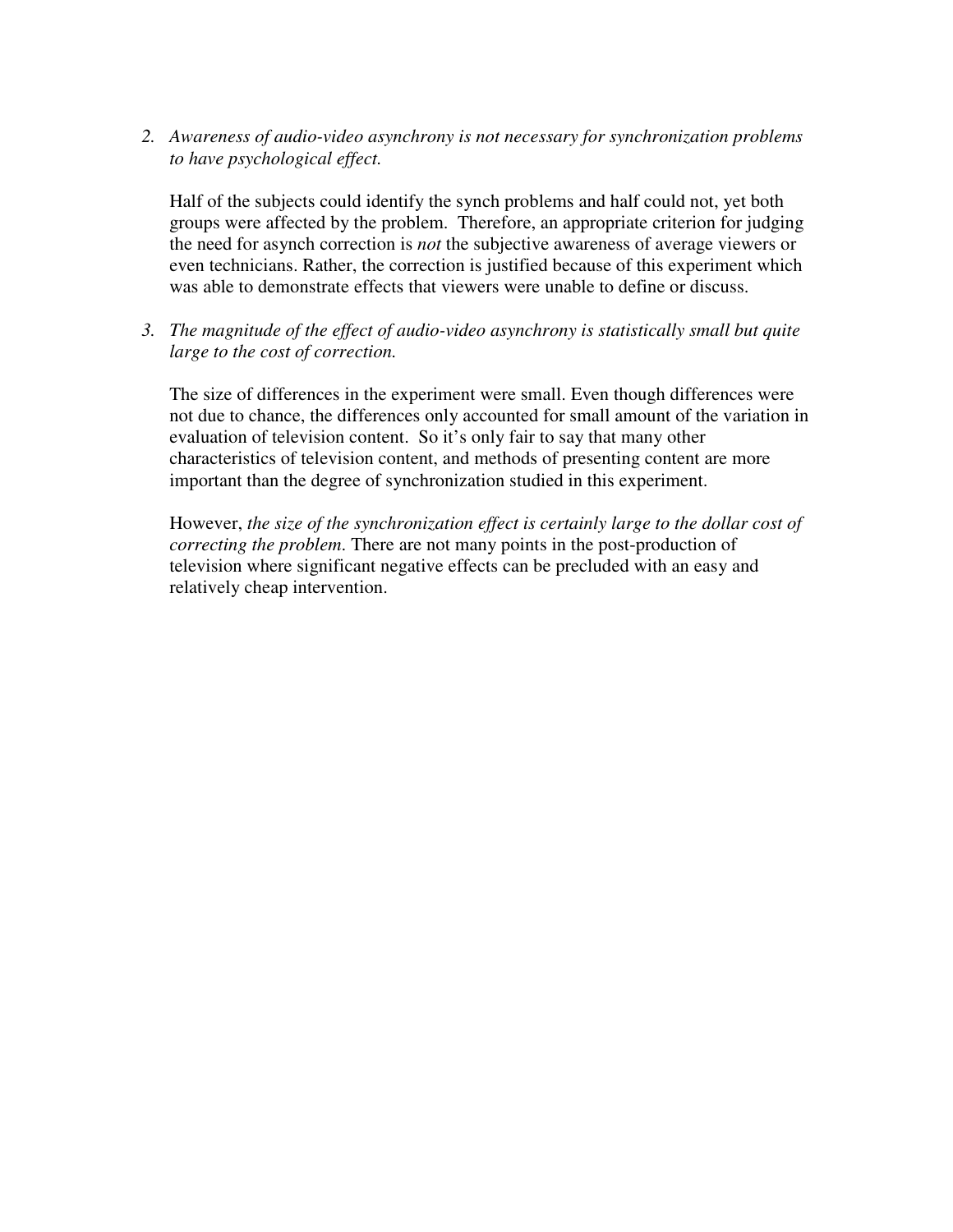#### The Effect of Audio-Video Asynchrony on Evaluation of Segments



**Figure 1**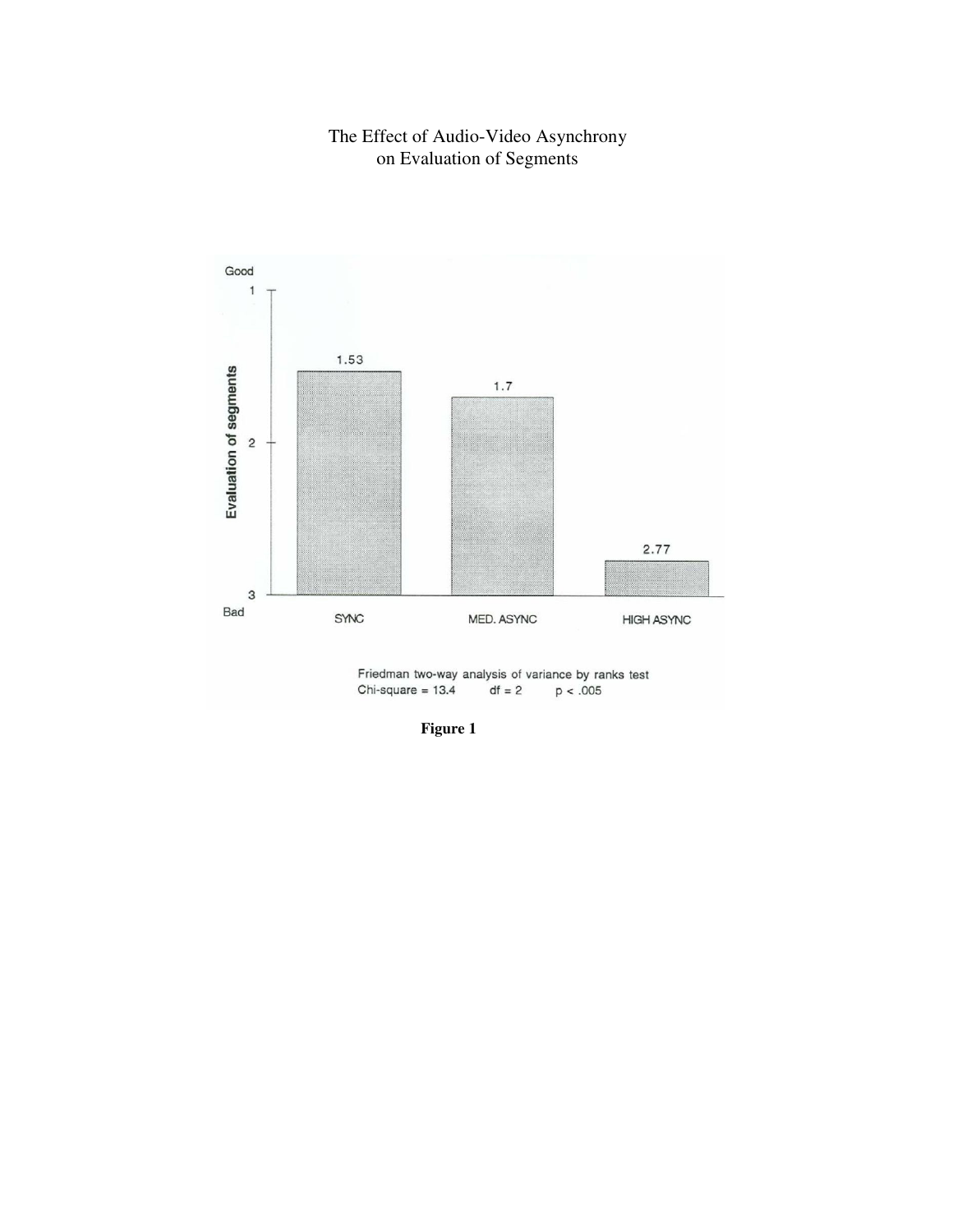#### The Effect of Audio-Video Asynchrony on Evaluation of Individual Segments



**Figure 2**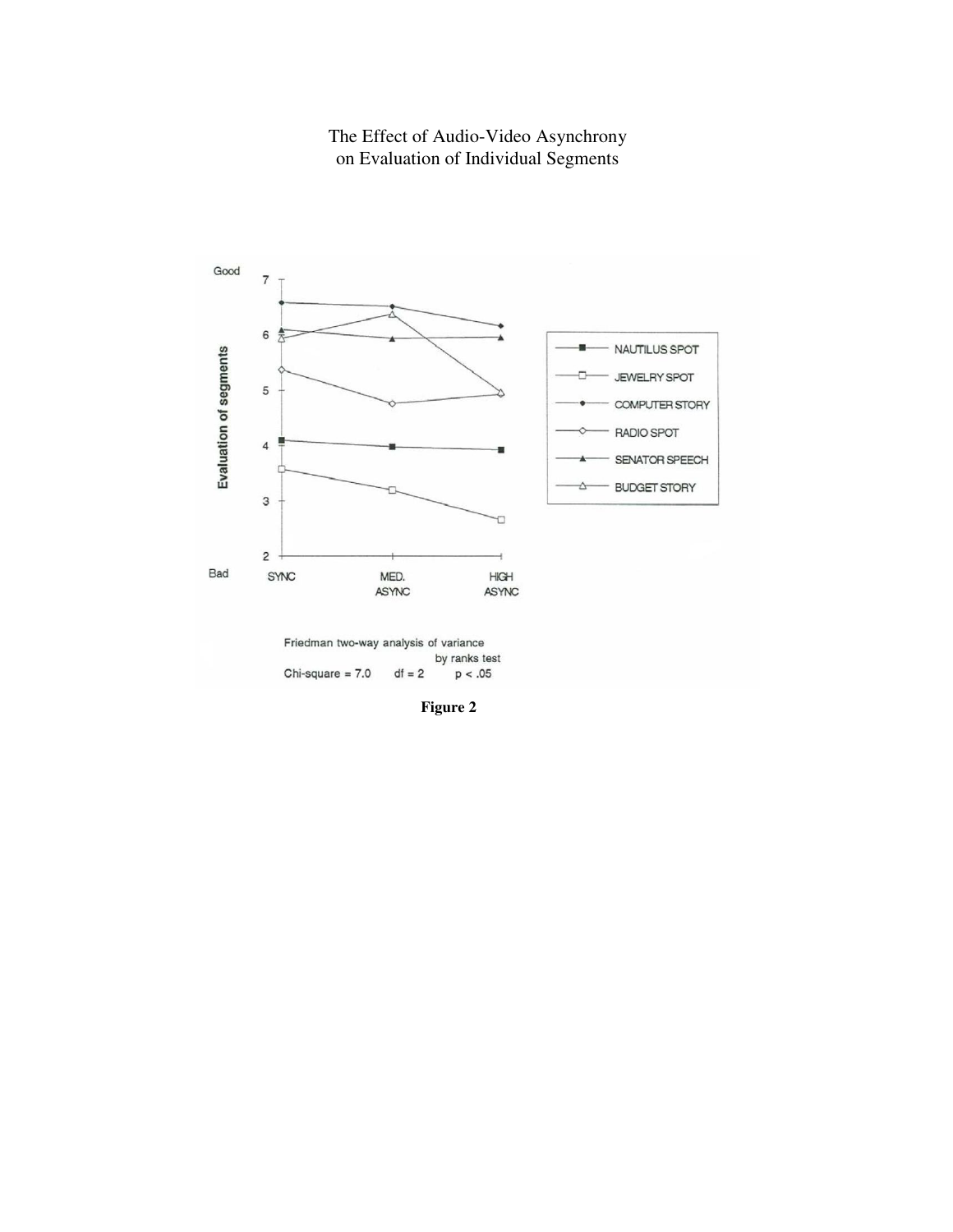# The Effect of Audio-Video Asynchrony on Memory



**Figure 3**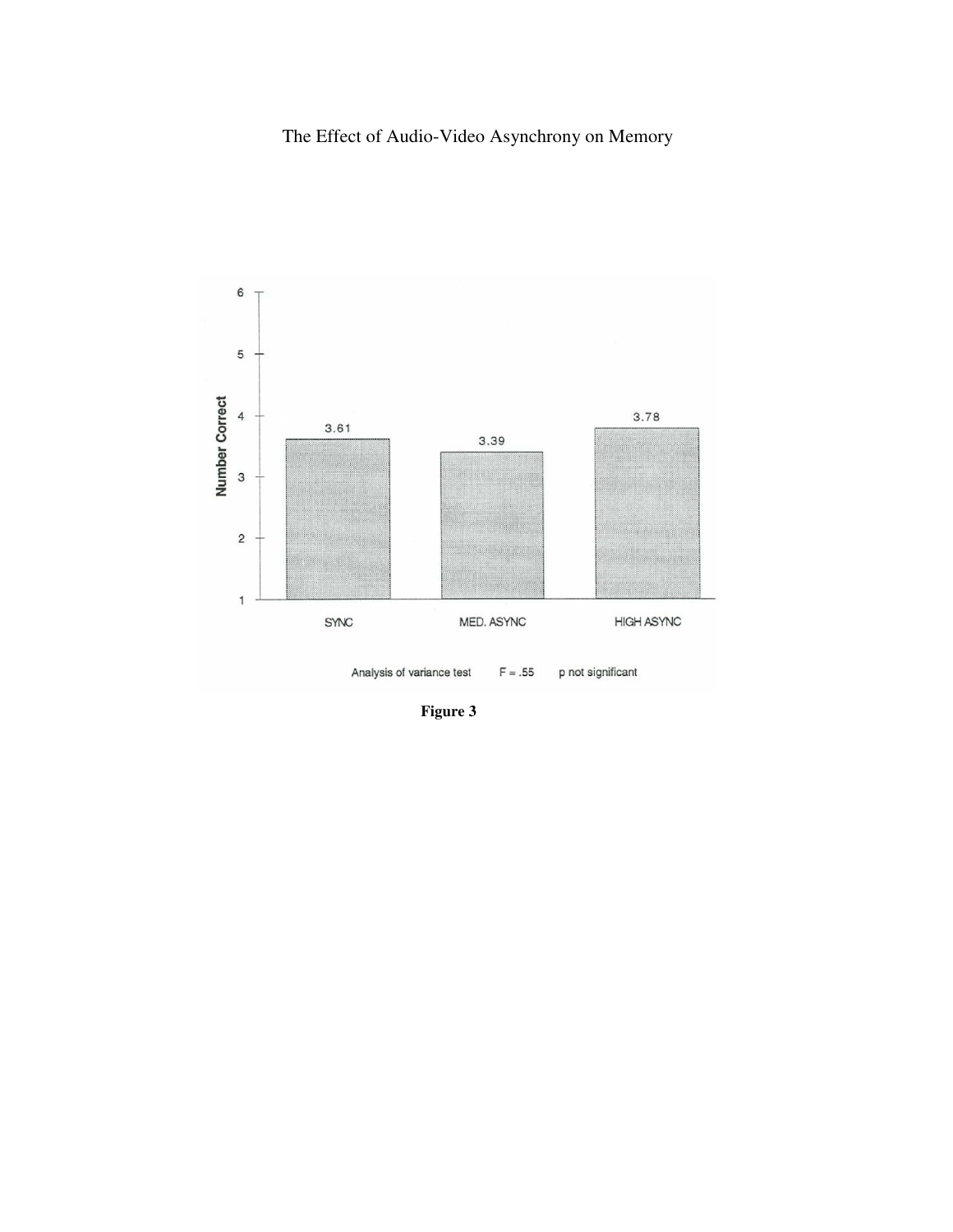#### Number of Correct Identifications of A/V Asynchrony by Individual Segments



**Figure 4**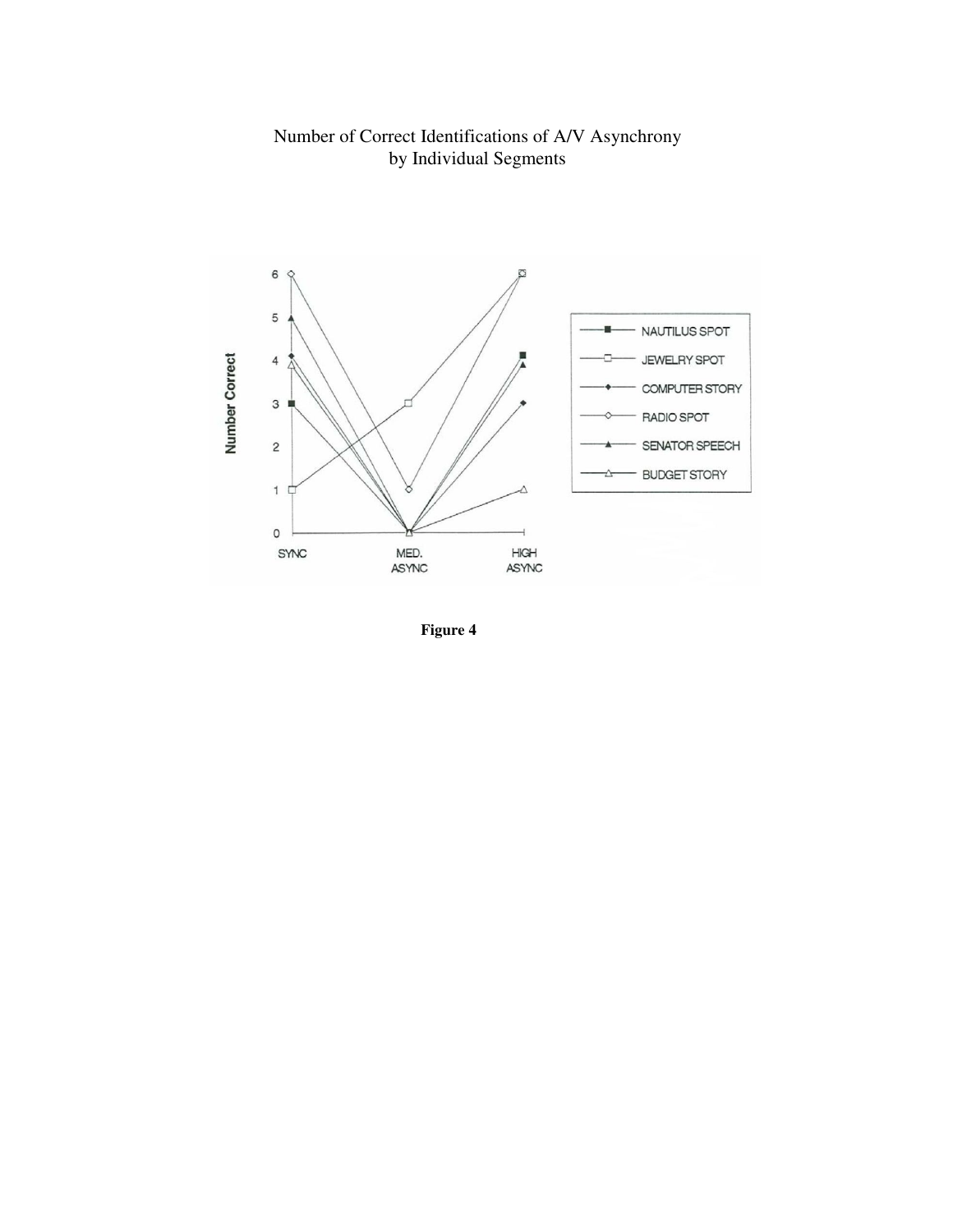#### Number of Subjects who Noticed That Some Spots Were Out of Sync



**Figure 5**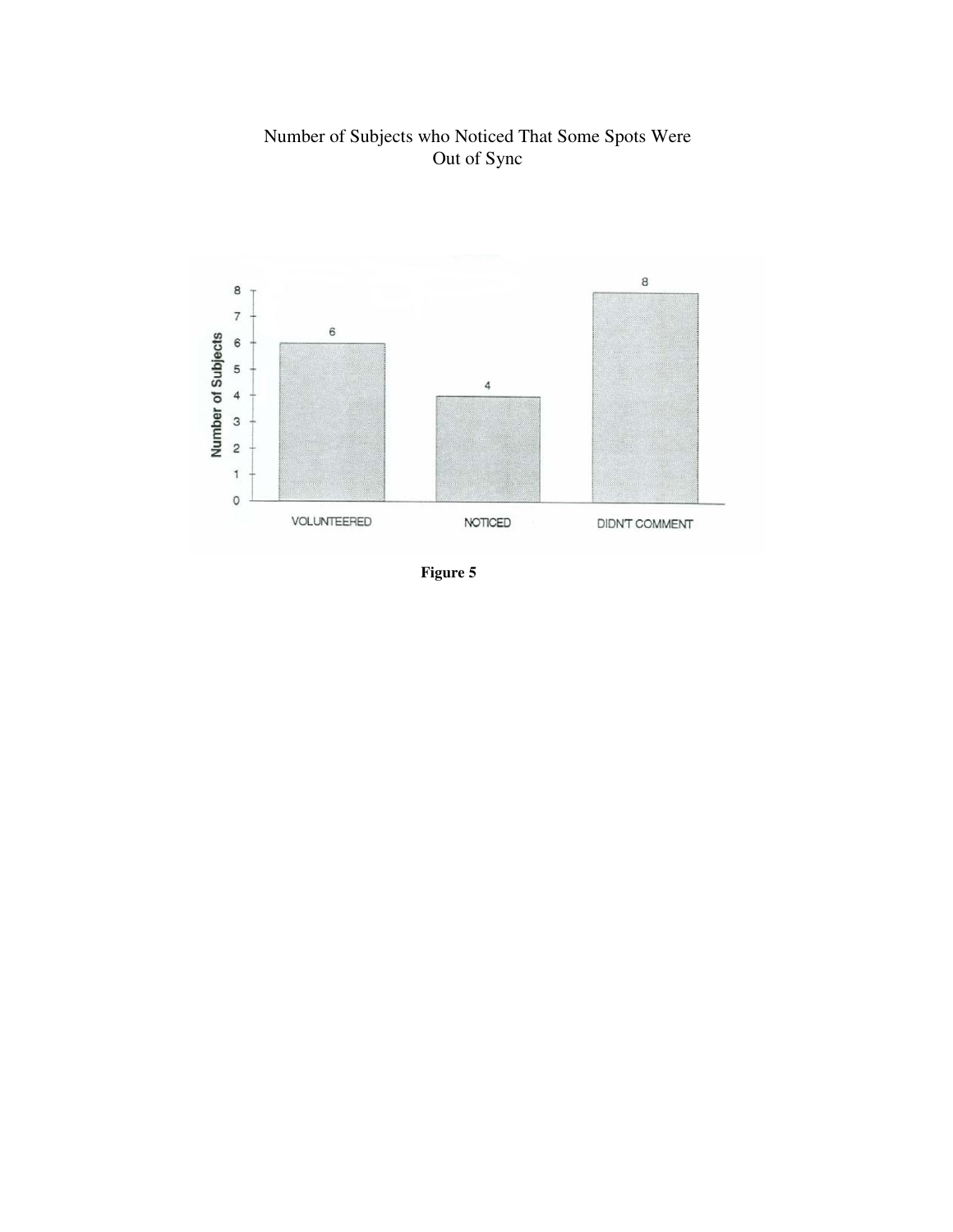# **Television Study**

Thank you for participating in this study. We're interested in how viewers evaluate people who have seeking roles on TV. I'm going to show you several brief segments of people talking. After each segment, we'll pause briefly so that you can answer a few written questions about the featured speaker.

Some of the segments have more than one person talking. We're most interested in the main person who is speaking each segment, and that's the person we'll ask you to evaluate.

We'll do a practice segment first.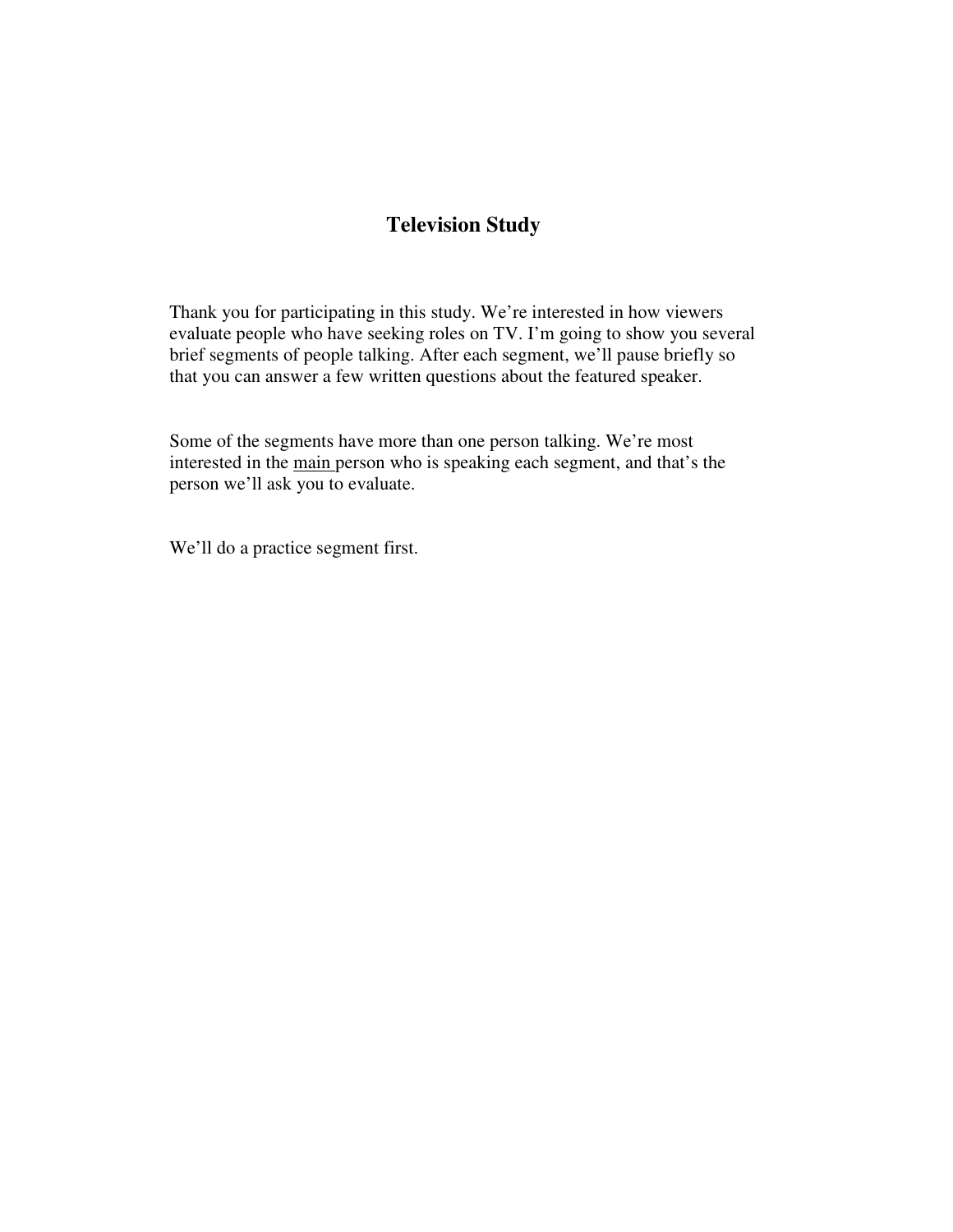## **Practice Segment**

Listed below are pairs of words that are opposite in meaning. For each word pair, please circle the <u>number</u> that best corresponds to your opinion of the <u>man who is the main</u> speaker.

I thought the man was…

| 1. Understandable $\begin{array}{cccccc} 1 & 2 & 3 & 4 & 5 & 6 & 7 & 8 &$ Confusing |  |  |  |  |                            |
|-------------------------------------------------------------------------------------|--|--|--|--|----------------------------|
| 2. Ineffective                                                                      |  |  |  |  | 1 2 3 4 5 6 7 8 Effective  |
| 3. Pleasant                                                                         |  |  |  |  | 1 2 3 4 5 6 7 8 Unpleasant |

For each of the following word pairs, please circle the number that best corresponds to your opinion of the overall presentation.

I thought the overall presentation was…

| 4. Well produced 1 2 3 4 5 6 7 8 Poorly produced |  |  |  |  |                      |
|--------------------------------------------------|--|--|--|--|----------------------|
| 5. Unsuccessful 1 2 3 4 5 6 7 8 Successful       |  |  |  |  |                      |
| 6. Fast                                          |  |  |  |  | 1 2 3 4 5 6 7 8 Slow |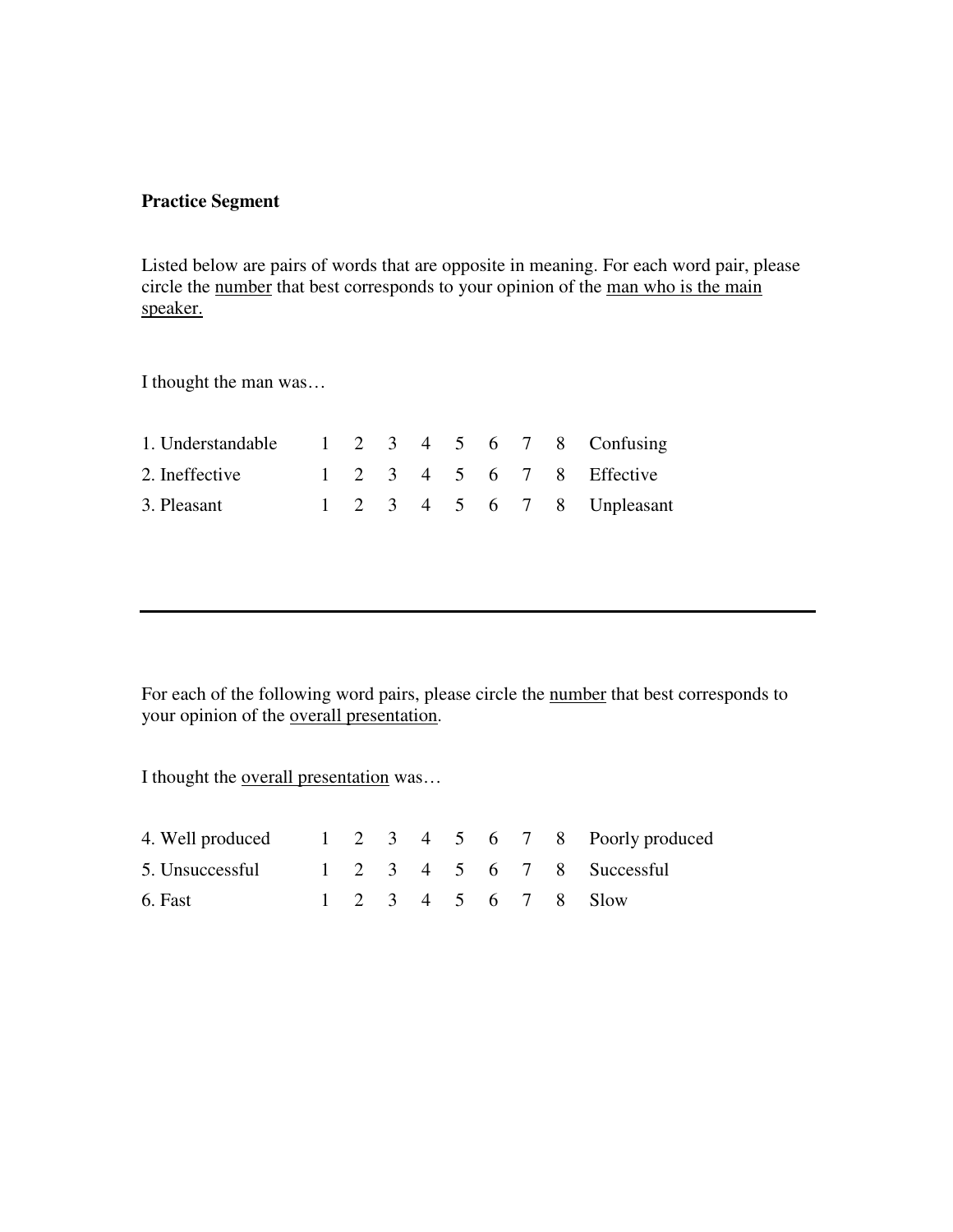## **Jewelry store commercial**

Listed below are pairs of words that are opposite in meaning. For each word pair, please circle the number that best corresponds to your opinion of the man who is the main speaker.

I thought the man was…

| 1. Understandable |           |                     |                | 2 3 4 5 6 7                 |             |     |         | 8 | Confusing      |
|-------------------|-----------|---------------------|----------------|-----------------------------|-------------|-----|---------|---|----------------|
| 2. Ineffective    |           | $1 \t2 \t3$         |                | $\overline{4}$              |             |     | 5 6 7 8 |   | Effective      |
| 3. Pleasant       |           | $1 \quad 2 \quad 3$ |                | 4 5 6 7 8                   |             |     |         |   | Unpleasant     |
| 4. Influential    | $1 \quad$ |                     | $2 \quad 3$    | $\overline{4}$              |             |     | 5 6 7   | 8 | Un-influential |
| 5. Bungling       |           |                     |                | $1 \t2 \t3 \t4 \t5 \t6 \t7$ |             |     |         | 8 | Skillful       |
| 6. Aggravating    |           | $1 \quad 2 \quad 3$ |                | 4 5 6 7                     |             |     |         | 8 | Soothing       |
| 7. Intelligible   |           |                     |                | $1 \t2 \t3 \t4$             |             |     | 5 6 7 8 |   | Unintelligible |
| 8. Agitated       |           | 2                   | $\overline{3}$ | $\overline{4}$              | $5^{\circ}$ | - 6 | 7       | 8 | Calm           |

For each of the following word pairs, please circle the number that best corresponds to your opinion of the overall presentation.

I thought the overall presentation was ...

| 9. Well produced |              | $1 \t2 \t3 \t4 \t5 \t6 \t7 \t8$ |     |            |   |   |     | Poorly produced |
|------------------|--------------|---------------------------------|-----|------------|---|---|-----|-----------------|
| 10. Unsuccessful |              | $1 \t2 \t3 \t4 \t5 \t6 \t7 \t8$ |     |            |   |   |     | Successful      |
| <b>11. Fast</b>  |              | $1 \t2 \t3 \t4 \t5 \t6 \t7 \t8$ |     |            |   |   |     | Slow            |
| 12. Likable      | $\mathbf{1}$ | 2 3 4 5 6 7 8                   |     |            |   |   |     | Unlikeable      |
| 13. Unpersuasive |              | $1 \t2 \t3 \t4 \t5 \t6 \t7 \t8$ |     |            |   |   |     | Persuasive      |
| 14. Rough        |              | $1 \t2 \t3 \t4 \t5 \t6 \t7 \t8$ |     |            |   |   |     | Smooth          |
| 15. Cast Well    | $\mathbf{1}$ |                                 | 2 3 | 4 5 6 7 8  |   |   |     | Cast Poorly     |
| 16. Good         | 1            | $\mathcal{D}_{\mathcal{L}}$     | 3   | $4\quad 5$ | 6 | 7 | - 8 | Bad             |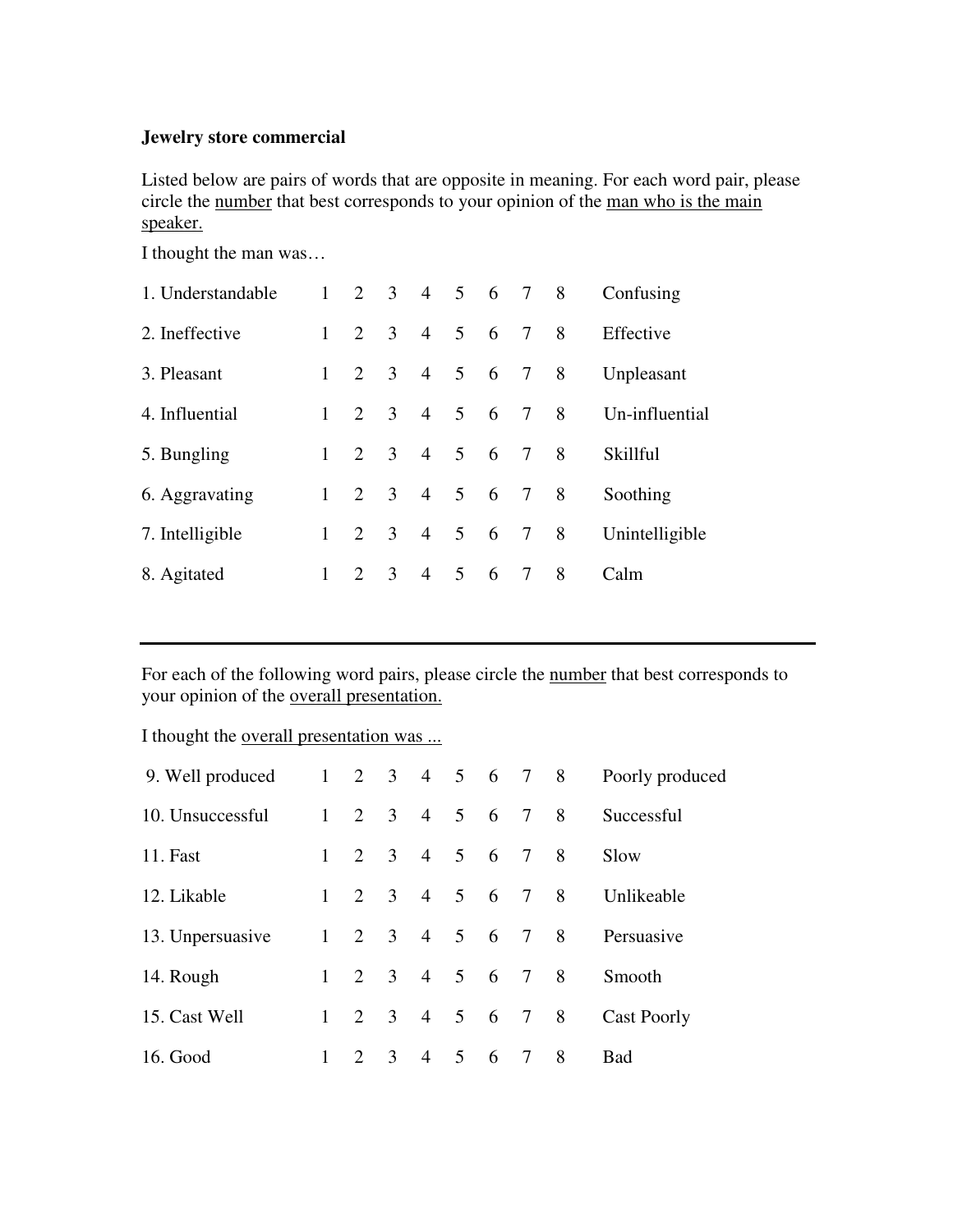# **Budget news story**

Listed below are pairs of words that are opposite in meaning. For each word pair, please circle the number that best corresponds to your opinion of the anchorperson.

I thought the anchorperson was…

|   |  |                                                                                                         |                                            |                                       |                 |                | Confusing                                                                     |
|---|--|---------------------------------------------------------------------------------------------------------|--------------------------------------------|---------------------------------------|-----------------|----------------|-------------------------------------------------------------------------------|
|   |  |                                                                                                         |                                            |                                       |                 |                | Effective                                                                     |
|   |  | $\overline{4}$                                                                                          |                                            |                                       |                 |                | Unpleasant                                                                    |
|   |  |                                                                                                         |                                            |                                       |                 |                | Uninfluential                                                                 |
|   |  |                                                                                                         |                                            |                                       |                 |                | Skillful                                                                      |
|   |  |                                                                                                         |                                            |                                       |                 |                | Soothing                                                                      |
|   |  | $\overline{4}$                                                                                          | $5^{\circ}$                                |                                       |                 |                | Unintelligible                                                                |
| 1 |  | $\overline{4}$                                                                                          |                                            |                                       |                 | -8             | Calm                                                                          |
|   |  | $1 \quad 2 \quad 3$<br>$1 \quad 2 \quad 3$<br>$1 \quad 2 \quad 3$<br>$1 \quad 2 \quad 3$<br>$2 \quad 3$ | $1 \quad 2 \quad 3$<br>$1 \quad 2 \quad 3$ | 4 5<br>$4 \quad 5$<br>$5\overline{)}$ | $6\overline{6}$ | $\overline{7}$ | 2 3 4 5 6 7 8<br>4 5 6 7 8<br>5 6 7 8<br>6 7 8<br>6 7 8<br>4 5 6 7 8<br>6 7 8 |

For each of the following word pairs, please circle the number that best corresponds to your opinion of the overall presentation.

I though the overall presentation was…

| 9. Well produced |   | $1 \t2 \t3 \t4 \t5 \t6 \t7 \t8$ |                |           |                     |                |                | Poorly produced |
|------------------|---|---------------------------------|----------------|-----------|---------------------|----------------|----------------|-----------------|
| 10. Unsuccessful |   | $1 \quad 2 \quad 3$             |                | 4 5 6 7 8 |                     |                |                | Successful      |
| 11. Fast         |   | $1 \quad 2 \quad 3$             |                | 4 5 6 7 8 |                     |                |                | Slow            |
| 12. Likable      |   | $1 \t2 \t3 \t4 \t5 \t6 \t7 \t8$ |                |           |                     |                |                | Unlikeable      |
| 13. Unpersuasive |   | $1 \t2 \t3 \t4 \t5 \t6 \t7 \t8$ |                |           |                     |                |                | Persuasive      |
| 14. Rough        |   | $1 \t2 \t3 \t4 \t5 \t6 \t7 \t8$ |                |           |                     |                |                | Smooth          |
| 15. Cast Well    | 1 | 2 3                             |                | 4 5 6 7 8 |                     |                |                | Cast Poorly     |
| 16. Good         |   | $\mathcal{D}_{\cdot}$           | $\overline{3}$ |           | $4 \quad 5 \quad 6$ | $\overline{7}$ | 8 <sup>8</sup> | Bad             |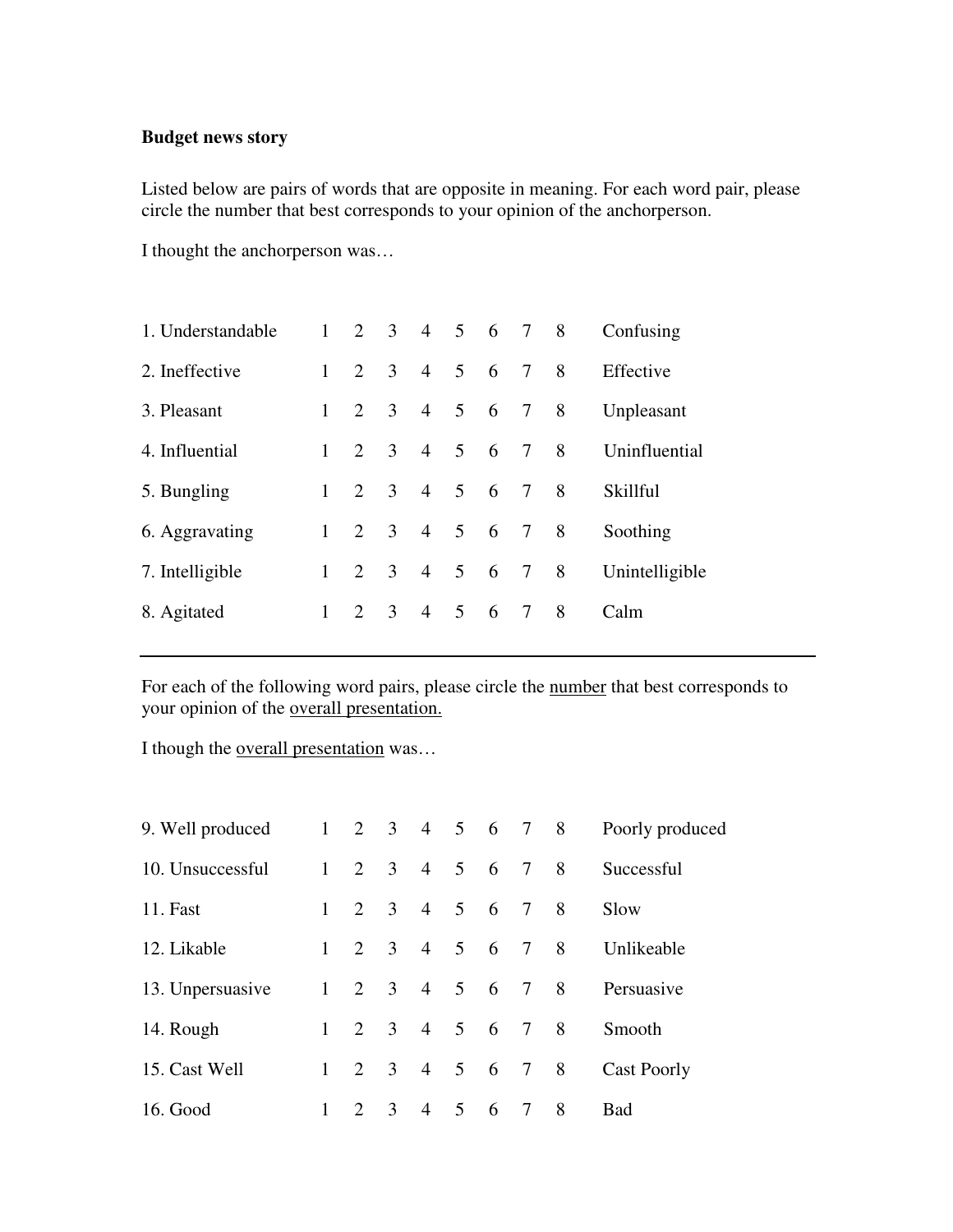# **Radio station night out**

Listed below are pairs of words that are opposite in meaning. For each word pair, please circle the number that best corresponds to your opinion of the woman who is the main speaker.

I thought the woman was…

| 1. Understandable |   | $1 \t2 \t3 \t4 \t5 \t6 \t7 \t8$ |               |                |                |       |           |                | Confusing      |
|-------------------|---|---------------------------------|---------------|----------------|----------------|-------|-----------|----------------|----------------|
| 2. Ineffective    |   | $1 \quad 2 \quad 3$             |               | $\overline{4}$ | 5 6 7          |       |           | 8 <sup>8</sup> | Effective      |
| 3. Pleasant       |   | $1 \quad 2 \quad 3$             |               | $\overline{4}$ |                | 5 6 7 |           | 8              | Unpleasant     |
| 4. Influential    |   | $1 \t2 \t3$                     |               | $\overline{4}$ | $5\phantom{0}$ | 6 7   |           | 8              | Uninfluential  |
| 5. Bungling       |   | $1 \t2 \t3$                     |               | $\overline{4}$ | 5 6 7          |       |           | 8              | Skillful       |
| 6. Aggravating    |   | $1 \quad 2 \quad 3$             |               |                |                |       | 4 5 6 7 8 |                | Soothing       |
| 7. Intelligible   |   | $1 \t2 \t3$                     |               | $\overline{4}$ | 5 6 7          |       |           | 8 <sup>8</sup> | Unintelligible |
| 8. Agitated       | 1 | $\mathcal{D}_{\mathcal{L}}$     | $\mathcal{E}$ | $\overline{4}$ | $\mathfrak{S}$ | 6     | 7         | -8             | Calm           |

For each of the following word pairs, please circle the number that best corresponds to your opinion of the overall presentation.

I though the overall presentation was…

| 9. Well produced |              | $1 \t2 \t3 \t4 \t5 \t6 \t7 \t8$ |                |           |             |   |   |     | Poorly produced    |
|------------------|--------------|---------------------------------|----------------|-----------|-------------|---|---|-----|--------------------|
| 10. Unsuccessful |              | $1 \t2 \t3 \t4 \t5 \t6 \t7 \t8$ |                |           |             |   |   |     | Successful         |
| 11. Fast         | $\mathbf{1}$ | 2 3                             |                | 4 5 6 7 8 |             |   |   |     | Slow               |
| 12. Likable      | $\mathbf{1}$ | $\overline{2}$                  | $\overline{3}$ | 4 5 6 7 8 |             |   |   |     | Unlikeable         |
| 13. Unpersuasive |              | $1 \t2 \t3 \t4 \t5 \t6 \t7 \t8$ |                |           |             |   |   |     | Persuasive         |
| 14. Rough        |              | $1 \quad 2 \quad 3$             |                | 4 5 6 7 8 |             |   |   |     | Smooth             |
| 15. Cast Well    | $\mathbf{1}$ | 2 3                             |                | 4 5 6 7 8 |             |   |   |     | <b>Cast Poorly</b> |
| 16. Good         |              | $\mathcal{D}_{\cdot}$           | $\overline{3}$ |           | $4 \quad 5$ | 6 | 7 | - 8 | <b>Bad</b>         |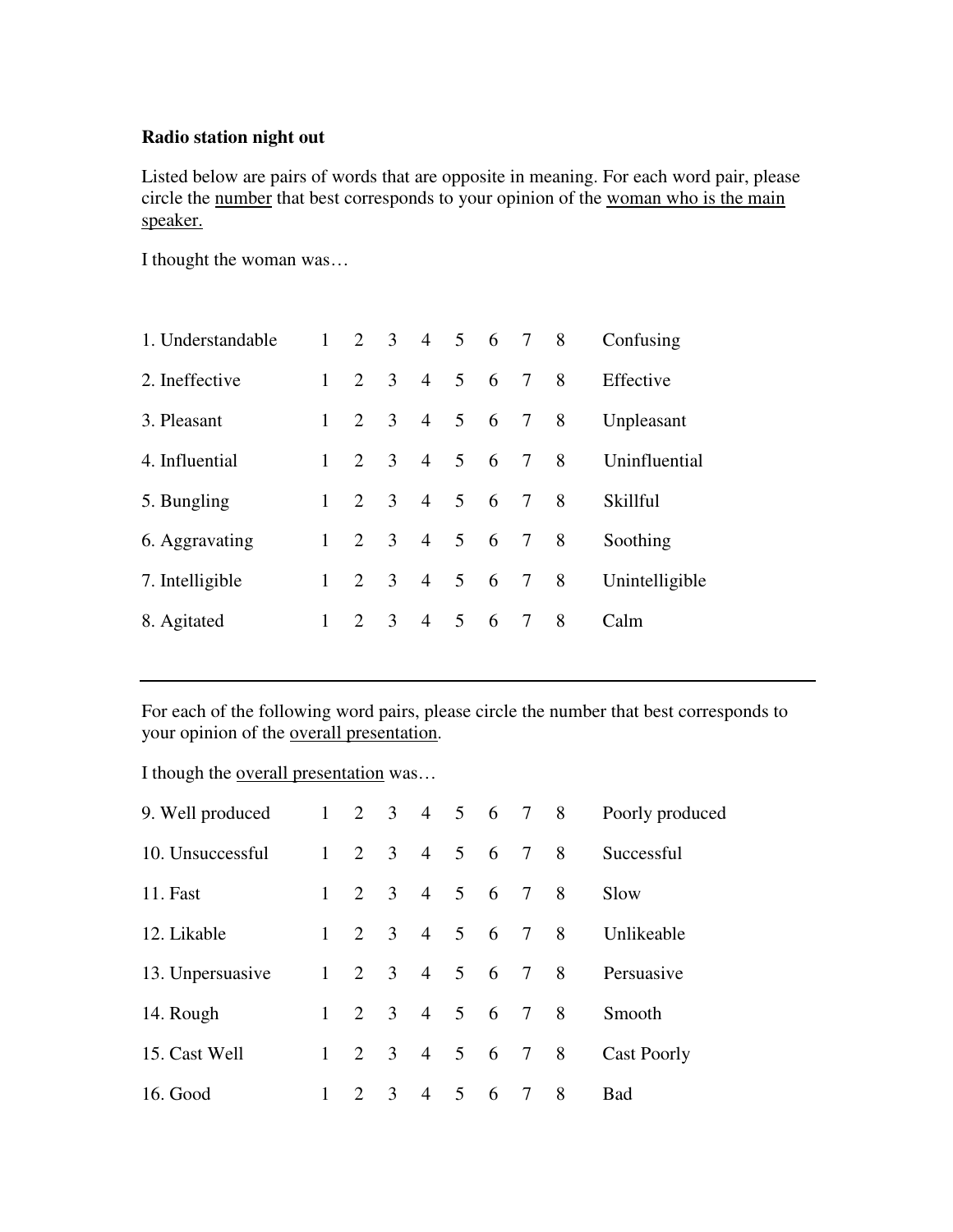#### **Woman senator speech**

Listed below are pairs of words that are opposite in meaning. For each word pair, please circle the number that best corresponds to your opinion of the speaker.

I thought the speaker was…

| 1. Understandable | $\mathbf{1}$ |                             |                         | 2 3 4 5 6 7 8  |                 |                 |                |                | Confusing      |
|-------------------|--------------|-----------------------------|-------------------------|----------------|-----------------|-----------------|----------------|----------------|----------------|
| 2. Ineffective    | $\mathbf{1}$ | $\mathcal{D}_{\mathcal{L}}$ | $\overline{3}$          | $\overline{4}$ | $\mathfrak{H}$  | $6\overline{6}$ | 7 8            |                | Effective      |
| 3. Pleasant       | $\mathbf{1}$ | 2                           | $\overline{3}$          | $\overline{4}$ | $5\overline{)}$ | 6 7 8           |                |                | Unpleasant     |
| 4. Influential    | 1            | $\overline{2}$              | $\overline{3}$          | $\overline{4}$ | 5 <sup>1</sup>  | $6\overline{6}$ | $\overline{7}$ | 8              | Uninfluential  |
| 5. Bungling       | $\mathbf{1}$ | 2                           | $\overline{\mathbf{3}}$ | $4\quad 5$     |                 | $6\overline{6}$ | $\overline{7}$ | 8              | Skillful       |
| 6. Aggravating    | $1\quad 2$   |                             | $\overline{\mathbf{3}}$ | $4\quad 5$     |                 | $6\overline{6}$ | $\overline{7}$ | 8 <sup>8</sup> | Soothing       |
| 7. Intelligible   | $\mathbf{1}$ | $\mathcal{D}_{\mathcal{L}}$ | $\overline{3}$          | $\overline{4}$ | $5^{\circ}$     | 6 7 8           |                |                | Unintelligible |
| 8. Agitated       | 1            | 2                           | 3                       | $\overline{4}$ | 5               | 6               | 7              | 8              | Calm           |

For each of the following word pairs, please circle the number that best corresponds to your opinion of the overall presentation.

I thought the overall presentation was…

| 9. Well produced |              |                                 |                |           |                     |                | $1 \t2 \t3 \t4 \t5 \t6 \t7 \t8$ | Poorly produced |
|------------------|--------------|---------------------------------|----------------|-----------|---------------------|----------------|---------------------------------|-----------------|
| 10. Unsuccessful |              | $1 \quad 2 \quad 3$             |                | 4 5 6 7 8 |                     |                |                                 | Successful      |
| 11. Fast         |              | $1 \quad 2$                     | $\overline{3}$ | 4 5 6 7 8 |                     |                |                                 | Slow            |
| 12. Likable      |              | $1 \t2 \t3 \t4 \t5 \t6 \t7 \t8$ |                |           |                     |                |                                 | Unlikeable      |
| 13. Unpersuasive |              | $1 \t2 \t3 \t4 \t5 \t6 \t7 \t8$ |                |           |                     |                |                                 | Persuasive      |
| 14. Rough        |              | $1 \t2 \t3 \t4 \t5 \t6 \t7 \t8$ |                |           |                     |                |                                 | Smooth          |
| 15. Cast Well    | $\mathbf{1}$ |                                 | $2 \quad 3$    | 4 5 6 7 8 |                     |                |                                 | Cast Poorly     |
| 16. Good         |              | $\mathcal{D}_{\cdot}$           | $\overline{3}$ |           | $4 \quad 5 \quad 6$ | $\overline{7}$ | 8 <sup>8</sup>                  | <b>Bad</b>      |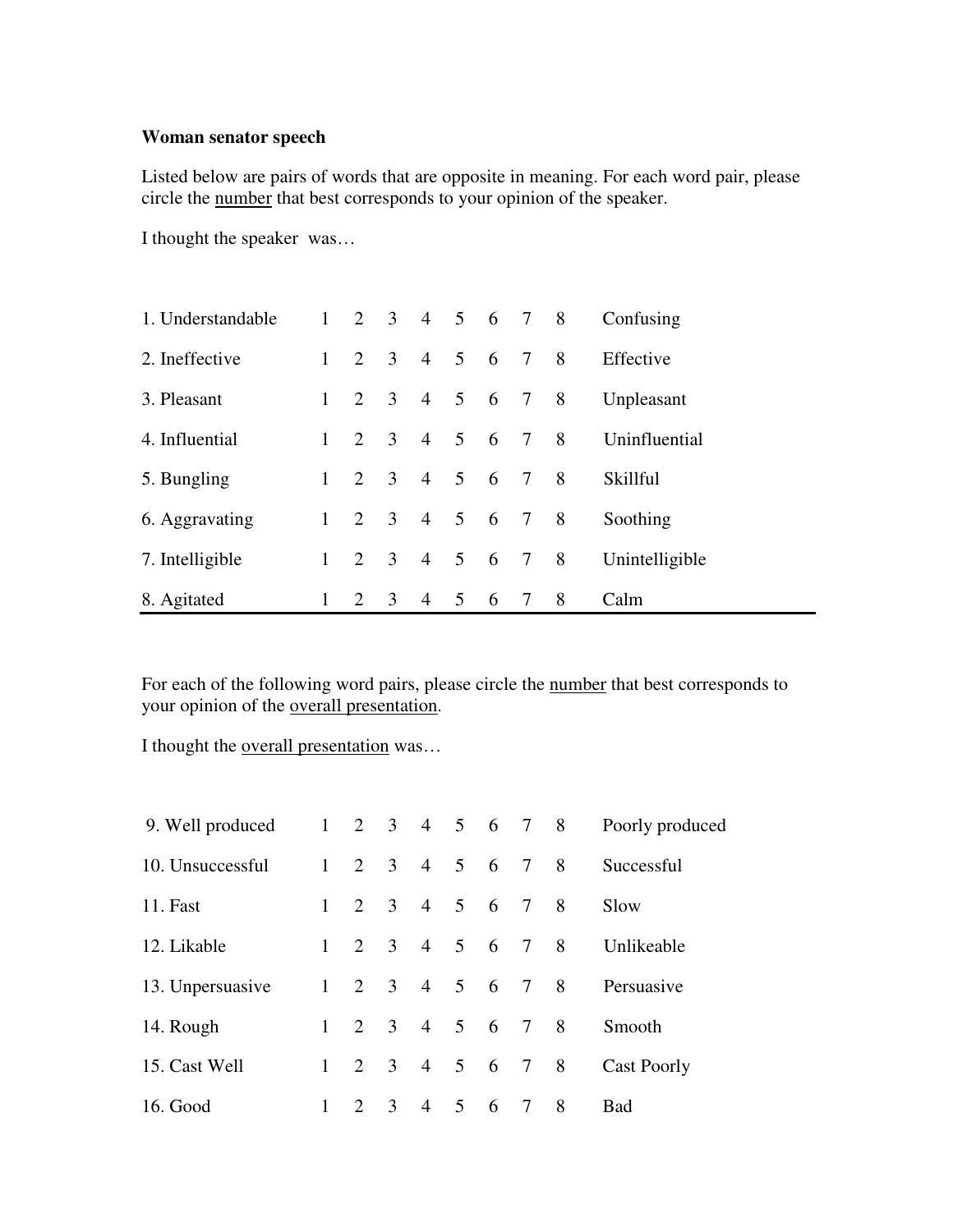#### **Fitness club commercial**

Listed below are pairs of words that are opposite in meaning. For each word pair, please circle the number that best corresponds to your opinion of the woman in the commercial.

I thought the woman was…

| 1. Understandable |              |                     |     | $1 \t2 \t3 \t4 \t5 \t6 \t7 \t8$ |                |           |   |   | Confusing      |
|-------------------|--------------|---------------------|-----|---------------------------------|----------------|-----------|---|---|----------------|
| 2. Ineffective    | $\mathbf{1}$ | $2 \quad 3$         |     | 4 5 6 7 8                       |                |           |   |   | Effective      |
| 3. Pleasant       | $1 \quad$    | $2 \quad 3$         |     | 4 5 6 7 8                       |                |           |   |   | Unpleasant     |
| 4. Influential    | $\mathbf{1}$ | $2 \quad 3$         |     | 4 5 6 7 8                       |                |           |   |   | Uninfluential  |
| 5. Bungling       |              | $1 \quad 2 \quad 3$ |     | 4 5 6 7 8                       |                |           |   |   | Skillful       |
| 6. Aggravating    | $\mathbf{1}$ | 2 3                 |     | 4 5 6 7 8                       |                |           |   |   | Soothing       |
| 7. Intelligible   | $\mathbf{1}$ | 2 3                 |     |                                 |                | 4 5 6 7 8 |   |   | Unintelligible |
| 8. Agitated       | 1            | 2                   | - 3 | $\overline{4}$                  | $\overline{5}$ | -6        | 7 | 8 | Calm           |

For each of the following word pairs, please circle the number that best corresponds to your opinion of the overall presentation.

I thought the <u>overall presentation</u> was...

| 9. Well produced |   | $1 \t2 \t3 \t4 \t5 \t6 \t7 \t8$ |                |               |     |                 |                |     | Poorly produced |
|------------------|---|---------------------------------|----------------|---------------|-----|-----------------|----------------|-----|-----------------|
| 10. Unsuccessful |   | $1 \quad 2 \quad 3$             |                | 4 5 6 7 8     |     |                 |                |     | Successful      |
| <b>11. Fast</b>  | 1 | 2                               | $\overline{3}$ | 4 5 6 7 8     |     |                 |                |     | Slow            |
| 12. Likable      | 1 |                                 |                | 2 3 4 5 6 7 8 |     |                 |                |     | Unlikeable      |
| 13. Unpersuasive |   | $1 \t2 \t3 \t4 \t5 \t6 \t7 \t8$ |                |               |     |                 |                |     | Persuasive      |
| 14. Rough        |   | $1 \quad 2 \quad 3$             |                | 4 5 6 7 8     |     |                 |                |     | Smooth          |
| 15. Cast Well    |   | $1 \quad 2 \quad 3$             |                | 4 5 6 7 8     |     |                 |                |     | Cast Poorly     |
| 16. Good         |   | 2                               | $\overline{3}$ |               | 4 5 | $6\overline{6}$ | $\overline{7}$ | - 8 | <b>Bad</b>      |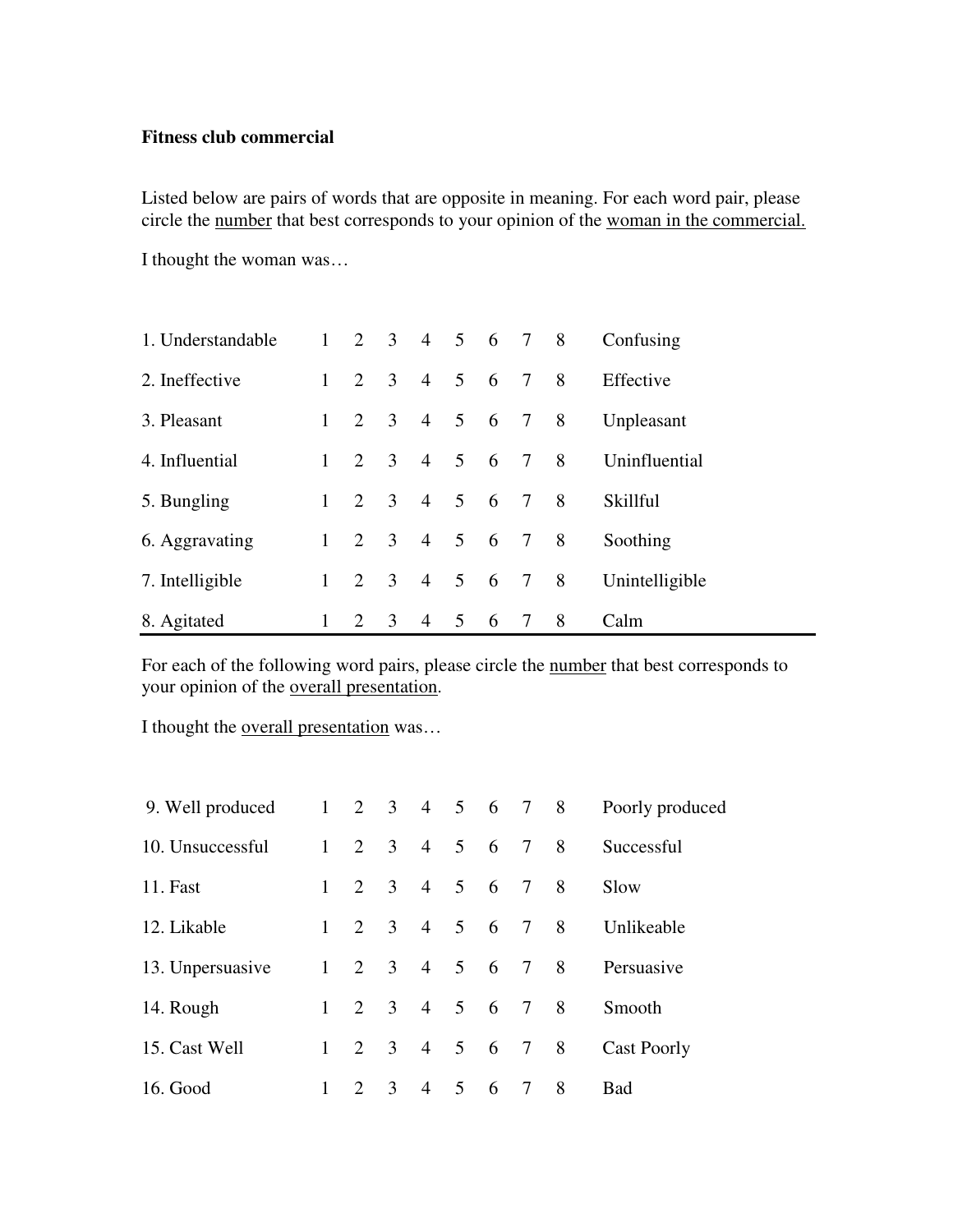# **Computer privacy story**

Listed below are pairs of words that are opposite in meaning. For each word pair, please circle the number that best corresponds to your opinion of the anchorperson.

I thought the anchorperson was…

| 1. Understandable |              | $1 \t2 \t3 \t4 \t5 \t6 \t7 \t8$ |   |                |         |   |   |     | Confusing      |
|-------------------|--------------|---------------------------------|---|----------------|---------|---|---|-----|----------------|
| 2. Ineffective    |              | $1 \quad 2 \quad 3$             |   |                | 4 5 6 7 |   |   | - 8 | Effective      |
| 3. Pleasant       | $\mathbf{1}$ | 2 3                             |   |                | 4 5 6 7 |   |   | 8   | Unpleasant     |
| 4. Influential    |              | $1 \t2 \t3$                     |   |                | 4 5 6 7 |   |   | - 8 | Uninfluential  |
| 5. Bungling       |              | $1 \t2 \t3$                     |   |                | 4 5 6 7 |   |   | -8  | Skillful       |
| 6. Aggravating    |              | $1 \t2 \t3 \t4 \t5 \t6 \t7$     |   |                |         |   |   | -8  | Soothing       |
| 7. Intelligible   |              | $1 \quad 2 \quad 3$             |   |                | 4 5 6 7 |   |   | 8   | Unintelligible |
| 8. Agitated       |              | 2                               | 3 | $\overline{4}$ | 5       | 6 | 7 | 8   | Calm           |

For each of the following word pairs, please circle the number that best corresponds to your opinion of the overall presentation.

I thought the overall presentation was…

| 9. Well produced |              | $1 \t2 \t3 \t4 \t5 \t6 \t7 \t8$ |             |                |            |                |     | Poorly produced    |
|------------------|--------------|---------------------------------|-------------|----------------|------------|----------------|-----|--------------------|
| 10. Unsuccessful |              | $1 \quad 2 \quad 3$             |             | 4 5 6 7 8      |            |                |     | Successful         |
| <b>11. Fast</b>  | 1            |                                 |             | 2 3 4 5 6 7 8  |            |                |     | Slow               |
| 12. Likable      | $\mathbf{1}$ |                                 |             | 2 3 4 5 6 7 8  |            |                |     | Unlikeable         |
| 13. Unpersuasive |              | $1 \t2 \t3 \t4 \t5 \t6 \t7 \t8$ |             |                |            |                |     | Persuasive         |
| 14. Rough        |              | $1 \t2 \t3 \t4 \t5 \t6 \t7 \t8$ |             |                |            |                |     | Smooth             |
| 15. Cast Well    | $\mathbf{1}$ |                                 | $2 \quad 3$ | 4 5 6 7 8      |            |                |     | <b>Cast Poorly</b> |
| 16. Good         | 1            | 2                               | 3           | $\overline{4}$ | $5\quad 6$ | $\overline{7}$ | - 8 | Bad                |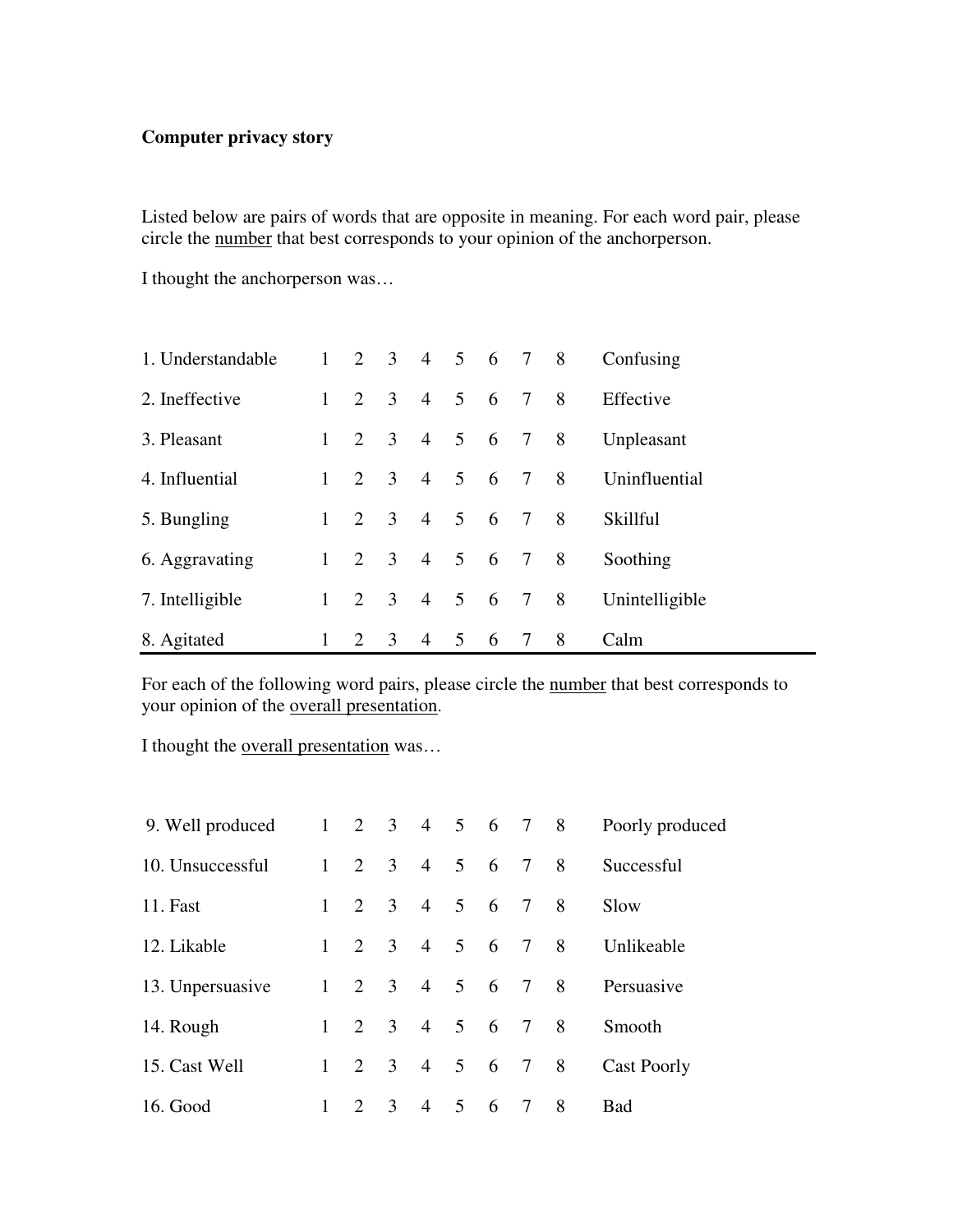Listed below are some lines of dialog from the segments you saw. Each line has four possible completing phrases. In each group, only one of the phrases was actually spoken in that position; the other three were not. Please circle the phrase that you think was actually spoken. Try to match the exact wording of the phrase that was spoken in the segment. If you can't remember exactly, please circle your best guess.

#### **Fitness club commercial**

| 1."24-Hour Nautilus has a | manager's            |                        |
|---------------------------|----------------------|------------------------|
|                           | Once-in-a-lifetime   | special happening now. |
|                           | <b>Miraculous</b>    |                        |
|                           | <b>Heart-pumping</b> |                        |

- 2. "Now you can start working out…**to look your best." To tone up and slim down." To get in shape." For less than you'd expect."**
- 3. **"A great "The ideal** … workout for the perfect price." **"The perfect "The ultimate**

#### **Jewelry store commercial**

| 4. "You could even win a | diamond solitaire."<br>Thousand-dollar watch."<br>Hawaiian vacation."<br>24-carat gold bracelet."                                  |
|--------------------------|------------------------------------------------------------------------------------------------------------------------------------|
| 5. "The Diamond Center's | Easter egg<br>win-a-prize<br>extravaganza is underway."<br>Anniversary<br><b>Holiday</b>                                           |
|                          | 6. "We've got credit, we've got prizes, and we have <b>four convenient locations."</b><br>Low, low prices."<br>Reautiful jewelry " |

**Beautiful jewelry." Lots of inventory."**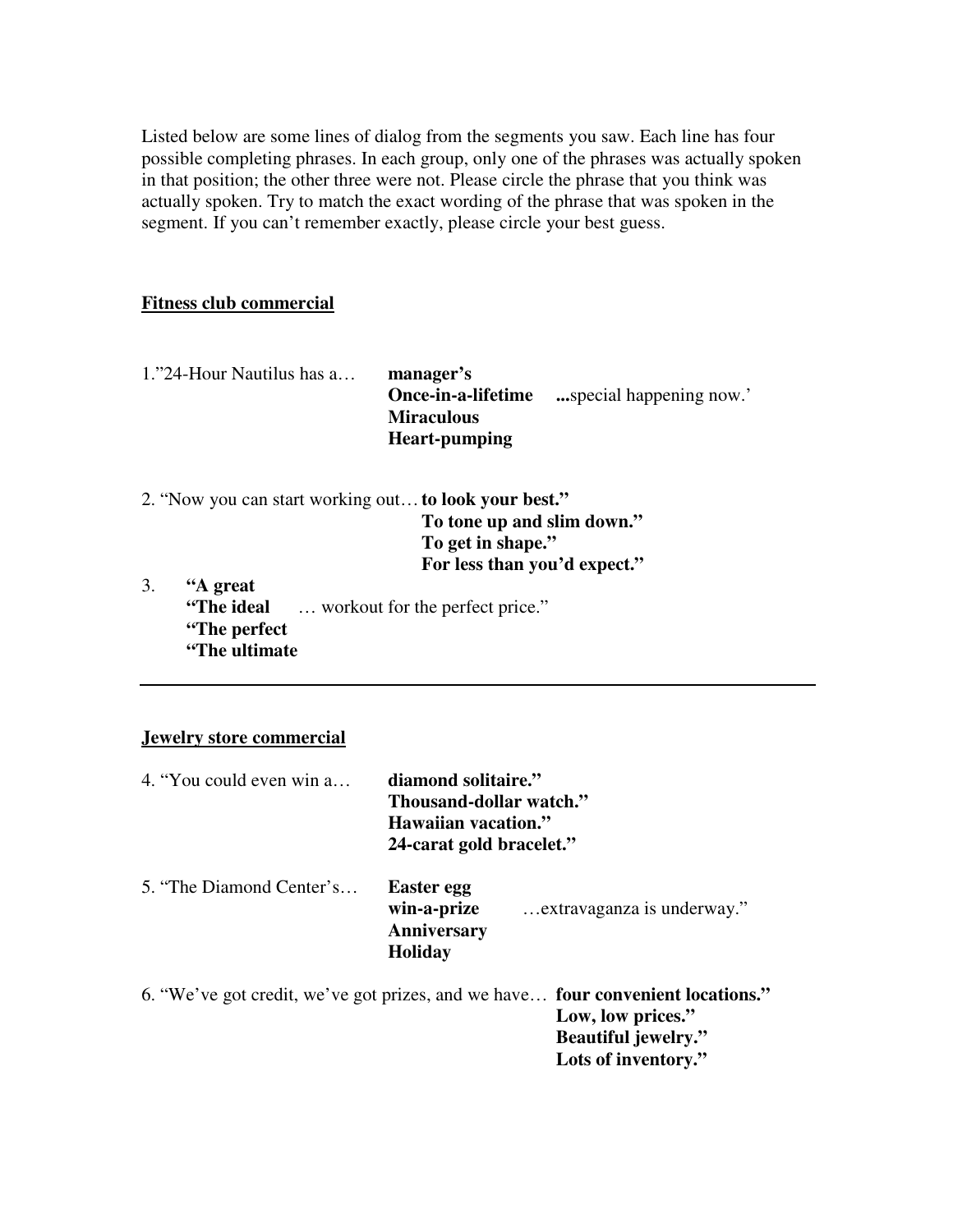#### **Computer privacy story**

7. "Internal documents suggest the Resolution Trust Corporation's top lawyer approved...

**a committee's examination of an employee's records." A secret check of an employee's computer." An anonymous inquiry into employee bank accounts." A secret study of employee computer files."**

| 8. "The RTC claimed it wanted to see if | <b>Brian Patterson</b> | violated policy by |
|-----------------------------------------|------------------------|--------------------|
|                                         | <b>Bruce Paterson</b>  |                    |
|                                         | <b>Bruce Patterson</b> |                    |
|                                         | <b>Brian Paterson</b>  |                    |

Using government computers for personal business."

| 9. "Federal law allows such checks only | with permission of the user."<br>When authorized by federal court."<br>In the ft or espionage cases." |
|-----------------------------------------|-------------------------------------------------------------------------------------------------------|
|                                         | In felony cases."                                                                                     |

## **Radio station night out**

| 10. "We're partying tonight with Bay Area Night Out here at the |                                                                                                                             | Oasis Café."<br>Mile High Club."<br><b>Cadillac Club."</b><br>Hot Rod Café." |
|-----------------------------------------------------------------|-----------------------------------------------------------------------------------------------------------------------------|------------------------------------------------------------------------------|
| 11. "Wanna give it up for my main man                           | revvin' it up tonight"<br>who's spinning the discs tonight"<br>puttin' us in the mix tonight"<br>waxing the tracks tonight" |                                                                              |

| 12. "KMEL power mixer Billy Vidal is | mixing music tonight." |
|--------------------------------------|------------------------|
|                                      | In the house."         |
|                                      | Manning the booth."    |
|                                      | Your host tonight."    |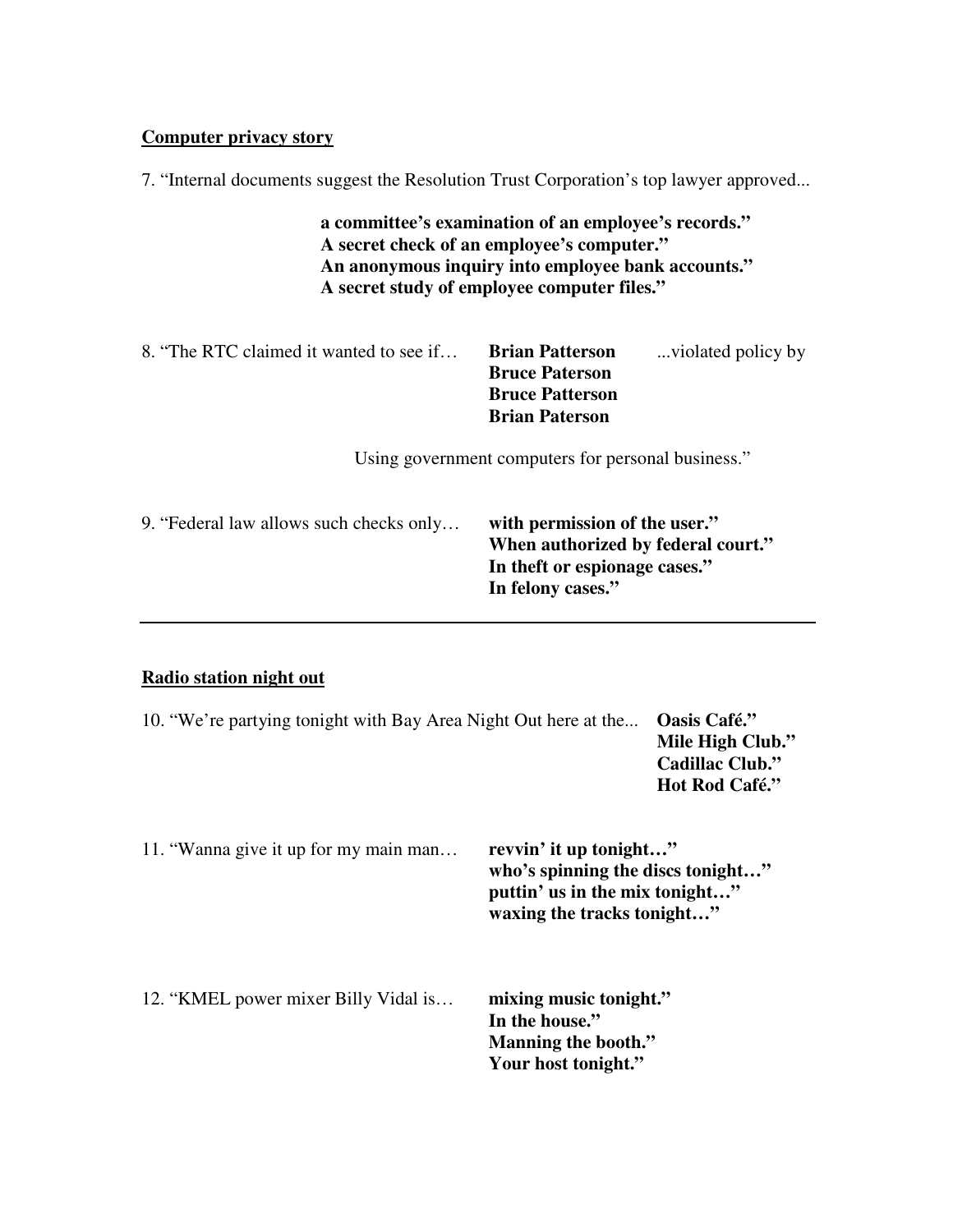#### **Woman senator speech**

13. "What I worry most about today is engaging people in a way…

|                         |                                         | that provides a sense of fulfillment."<br>In which they're willing to participate."<br>That makes them feel government is responsive to them."<br>That maximizes their personal involvement." |
|-------------------------|-----------------------------------------|-----------------------------------------------------------------------------------------------------------------------------------------------------------------------------------------------|
| 14. "They're willing to | go door-to-door."<br>Pound the pavement | Give up something in order to get something."<br>Work long hours at phone banks."                                                                                                             |
|                         |                                         | 15. "It's hard to engender that kind of <b>motivation and drive</b> for a moderate position<br>personal excitement<br>principled commitment<br>spark and enthusiasm                           |

# **Budget news story**

| 16. "The Clinton administration has abandoned plans for a <b>BTU tax</b> " |                         |
|----------------------------------------------------------------------------|-------------------------|
|                                                                            | natural gas tax"        |
|                                                                            | broad-based energy tax" |
|                                                                            | comprehensive gas tax"  |

- 17. "The… **Senate's budget bill** ...substitutes a 4.3-cent increase in the gas levy." **Republican alternative National Energy Council's proposal Energy secretary's recommendation**
- 18. **"The Washington Post "President Clinton "Press secretary Dee Dee Myers "Budget Director Leon Panetta**

…says the administration will favor a compromise closer to the Senate version"

# **PLEASE DO NOT TURN THE PAGE UNTIL REQUESTED**